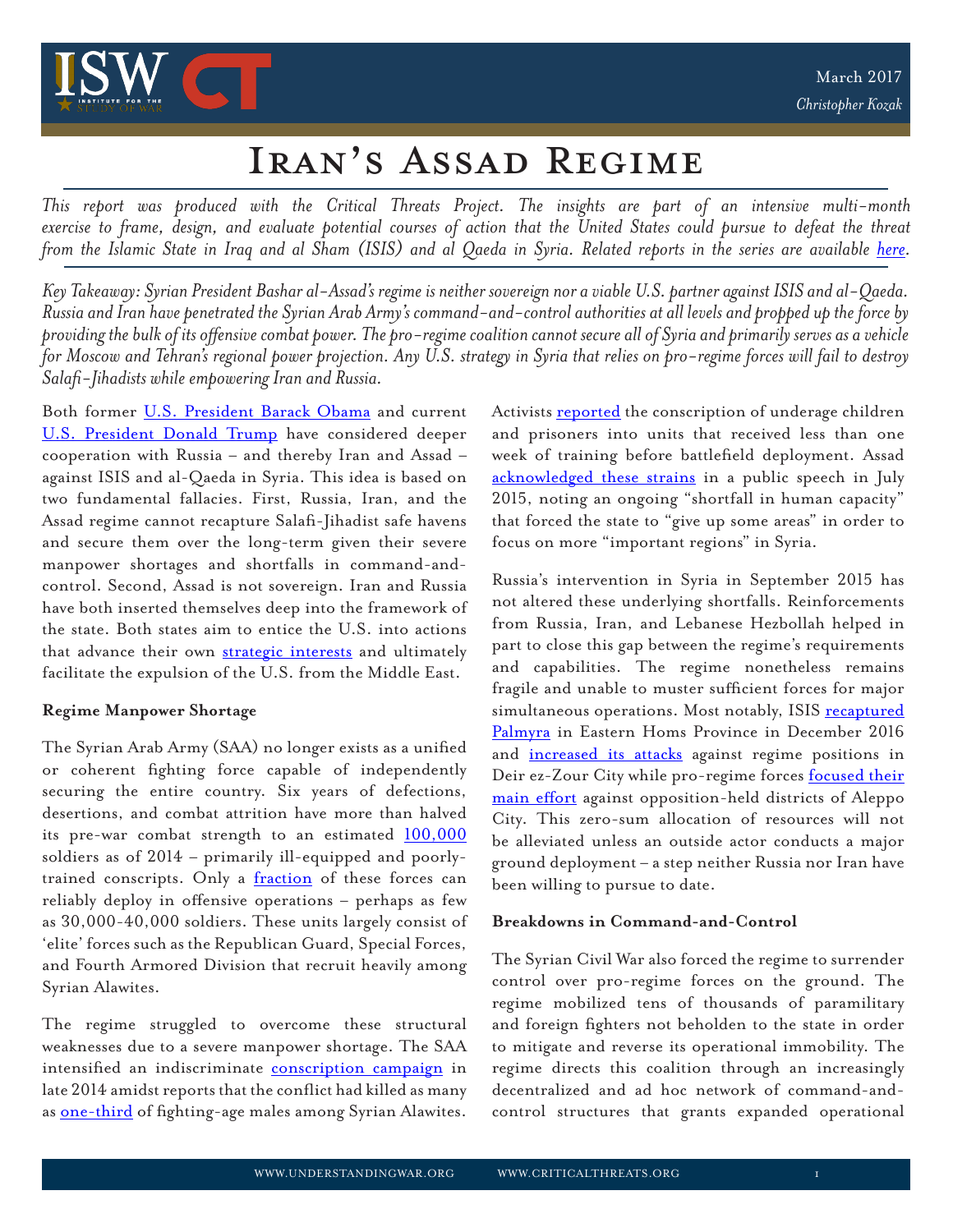authority to junior officers in the field. These structures have been coopted by local strongmen as well as Iran and Russia.

The SAA has fractured as a result of policies undertaken to survive internal security threats. Former Syrian President Hafez al-Assad first implemented a system of military decentralization called the '*quta'a* [system](http://carnegie-mec.org/2016/03/14/strength-in-weakness-syrian-army-s-accidental-resilience-pub-62968)' in 1984. This system assigned each combat division to a specific geographical region, assigned it responsibility for local population centers, and granted wide discretionary powers to the commanding officer. These '*quta'as'* – or sectors – became fiefdoms for senior military officials, giving commanders a stake in preserving local security at the cost of reduced dependence on the state.

The regime further [task-organized](http://www.understandingwar.org/sites/default/files/TheAssadRegime-web.pdf) its maneuver units and consolidated loyal formations into larger units after the start of the Syrian Revolution in 2011 in order to exert command-and-control and improve their combat effectiveness during the Syrian Civil War. These reorganizations extended as low as the battalion level with individual companies, platoons, and soldiers being reallocated into new formations. Many formal combat brigades and divisions no longer exist in 2017 as meaningful frames of reference for operations on the ground.

The regime simultaneously organized a network of paramilitary auxiliaries to supplement its flagging combat forces. These paramilitary groups routinely evade efforts by the regime to impose state control and instead remain loyal to foreign powers, political parties, criminal networks, or individual benefactors, further degrading regime command-and-control. These units closely coordinate with the remnants of the formal military, blurring the lines between official and unofficial combat forces. This fragmentation of command authority granted the regime resiliency against immediate collapse at the cost of receding state sovereignty.

Initial efforts to consolidate these paramilitary groups under state control have regressed since 2015. The regime formed the [National Defense Forces](http://understandingwar.org/sites/default/files/An Army in All Corners by Chris Kozak 1.pdf) (NDF) in 2013 with assistance from Iran in order to bring disparate popular committees, criminal networks, and self-defense groups under a military umbrella. At its peak, the NDF incorporated between [80,000 to 100,000](https://www.wsj.com/articles/SB10001424127887323997004578639903412487708) fighters focused on rear-area security and static defense, freeing valuable manpower for other offensive operations. Over the past

year, the NDF reportedly fragmented and reverted to local groups outside the formal command structure as economic turmoil hampered the regime's ability to [match the salaries](https://tcf.org/content/commentary/fistful-dollars-dwindling-value-syrian-state-salaries/) offered by foreign or private actors.

Paramilitary groups linked to a wide variety of benefactors, causes, and ideologies fight alongside the regime, generating intense friction with the state. These factions include political militias organized by the **[Syrian](http://carnegie-mec.org/diwan/54167?lang=en)** [Arab Ba'ath Party](http://carnegie-mec.org/diwan/54167?lang=en) and [Syrian Social Nationalist Party](http://foreignpolicy.com/2016/03/28/the-eagles-of-the-whirlwind/), [Palestinians](http://www.rubincenter.org/2013/08/the-popular-front-for-the-liberation-of-palestine-general-command-pflp-gc-and-the-syrian-civil-war/), private militias run by [wealthy businessmen](http://carnegie-mec.org/2016/03/14/strength-in-weakness-syrian-army-s-accidental-resilience-pub-62968), and tribal organizations. Several branches of the state security apparatus – including the four rival intelligence agencies – also recruit their own paramilitaries. These groups reportedly engage in a [wide range of criminal](http://understandingwar.org/sites/default/files/An Army in All Corners by Chris Kozak 1.pdf) [activity](http://understandingwar.org/sites/default/files/An Army in All Corners by Chris Kozak 1.pdf) that exploits local populations to bolster their meager incomes. Paramilitary groups have even engaged in [direct confrontations](https://warontherocks.com/2016/08/the-decay-of-the-syrian-regime-is-much-worse-than-you-think/) with state authorities. For example, Assad reportedly [ordered the withdrawal](http://www.syriahr.com/en/?p=61306) of nearly 900 individuals from two prominent paramilitary groups - the 'Desert Hawks' and 'Naval Commandos' - after their forces allegedly interfered with a presidential convoy in Latakia City in February 2017.

### **Foreign Dominance**

Iran currently provides the high-end manpower capable of securing significant gains for pro-regime forces on the ground. Iran operates a coalition of nearly 30,000 fighters that includes the Islamic Revolutionary Guard Corps (IRGC), Lebanese Hezbollah, Iraqi Shi'a militias, and Afghan Shi'a fighters. These forces likely constitute one-sixth to one-eighth of total pro-regime forces – this ratio only increases when compared to the small number of combat-effective regime units.

Iran has deployed at least [7,000](http://www.wsj.com/articles/iran-expands-role-in-syria-in-conjunction-with-russias-airstrikes-1443811030) of its own fighters to Syria. These forces include elements of the IRGC-Ground Forces and Iranian 'Artesh' that represent the first [expeditionary](https://www.criticalthreats.org/analysis/the-artesh-in-syria-a-fundamental-shift-in-iranian-hard-power) [deployment](https://www.criticalthreats.org/analysis/the-artesh-in-syria-a-fundamental-shift-in-iranian-hard-power) of conventional forces by Iran since the Iran-Iraq War. Iran also leads a coalition of roughly [20,000](https://www.washingtonpost.com/world/middle_east/in-syrias-aleppo-shiite-militias-point-to-irans-unparalleled-influence/2016/11/20/2f1a47c2-92cd-11e6-bc00-1a9756d4111b_story.html?utm_term=.2204508f5f6c) foreign fighters in the country, including  $6,000$  to  $8,000$ from Lebanese Hezbollah,  $4,000$  to  $5,000$  from Iraqi Shi'a militias, and  $2,000$  to  $4,000$  Afghan Shi'a fighters. These totals exclude the wide array of local paramilitary groups supported by Iran in Syria. This coalition provides a disproportionate amount of the combat-capable infantry used in major pro-regime operations. For example, Iran and its proxies reportedly provided [more than half](http://www.wsj.com/articles/iraqi-militias-complicate-aleppo-battle-1475687051) of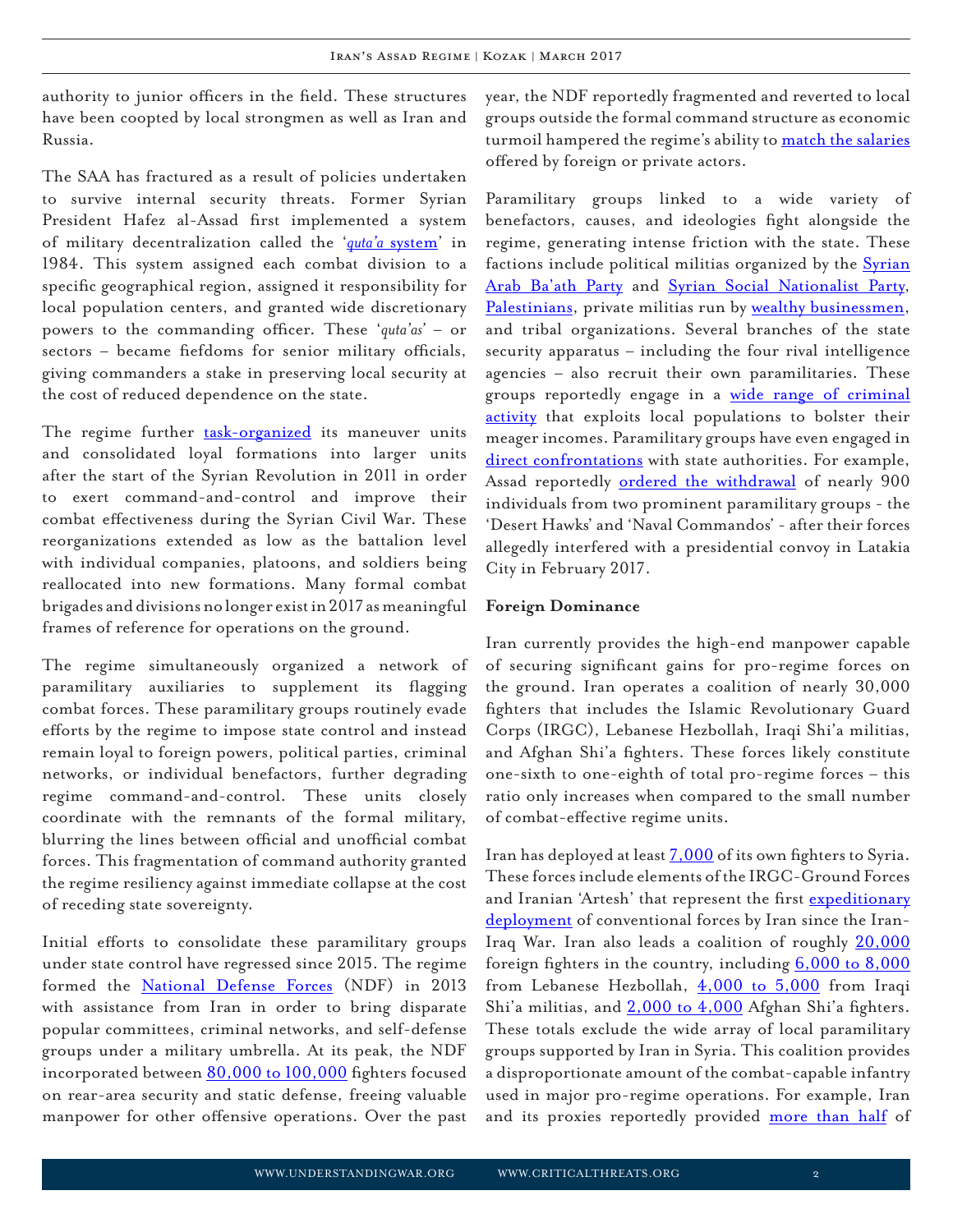the 10,000 fighters assembled for the year-long regime campaign to seize Aleppo City in 2015. These forces also played [key roles](http://iswresearch.blogspot.com/2016/03/russian-syrian-iranian-coalition-seizes.html) in the two operations launched to recapture Palmyra over the past year.

Iran has created a self-sufficient method of combined force operations that excludes a major role for the regime's military. The IRGC has developed a model of [cadre](http://www.irantracker.org/analysis/bucala-kagan-irans-evolving-way-of-war-how-irgc-fights-in-syria-march-24-2016)[warfare](http://www.irantracker.org/analysis/bucala-kagan-irans-evolving-way-of-war-how-irgc-fights-in-syria-march-24-2016) that allows Iran to implant military leadership over a base of irregular fighters that it organizes, funds, and equips in a host country. Iran operates sophisticated infrastructure – including a [strategic air bridge](http://www.irantracker.org/analysis/bucala-hawrey-irans-airbridge-to-syria-july-13-2016) from Tehran to Damascus via Baghdad - to train, equip, manage, and redeploy these forces across the region in line with its own strategic priorities. The IRGC – Quds Force and Lebanese Hezbollah lead key operations and relegate the SAA to providing heavy support including artillery, armor, and airstrikes to foreign infantry forces.

Iran gradually co-opted the regime's remaining command structure as its combat forces became the most asymmetric advantage in the conflict. Iran reportedly assumed control of key operations rooms and *ad hoc* headquarters in both [Latakia](https://now.mmedia.me/lb/en/NewsReports/565401-iran-commanders-reportedly-execute-syrian-officers) and [Dera'a](http://www.dailystar.com.lb/News/Middle-East/2015/Feb-16/287553-dozens-of-regime-troops-killed-in-deraa-offensive.ashx) Provinces in 2015. The transitions were accompanied by widespread claims of purges, executions, and transfers of low-ranking regime officers to other fronts. The takeover also extended to senior officers who resisted the expansion of Iran's influence. In the most prominent example, Syria Political Security Directorate Head Rustom Ghazalah died in April 2015 following a [severe beating](http://www.thearabweekly.com/Opinion/201/After-general%E2%80%99s-mysterious-death,-is-Assad%E2%80%99s-inner-circle-coming-apart?) rumored to be related to his resistance to the increased Iranian deployment to Southern Syria.

Iran also played an integral role in the development of pro-regime paramilitary groups ostensibly under regime authority in order to establish the long-term infrastructure of a '[Syrian Hezbollah.](http://www.washingtoninstitute.org/policy-analysis/view/how-iran-is-building-its-syrian-hezbollah)' Iran and Lebanese Hezbollah played a **[foundational role](http://understandingwar.org/sites/default/files/An Army in All Corners by Chris Kozak 1.pdf)** in building the NDF based on the Iranian 'Basij.' Iran also oversaw enlistment campaigns across the country – in some cases [competing directly](http://syriadirect.org/news/hama-media-office-irgc-presence-%E2%80%98noticable%E2%80%99/) with the regime for new recruits by providing [competitive](https://www.ft.com/content/e1243662-2c67-11e5-acfb-cbd2e1c81cca) [salaries](https://www.ft.com/content/e1243662-2c67-11e5-acfb-cbd2e1c81cca) and military equipment. Iran nurtured its pool of future manpower through religious outreach including [funding](http://syrianobserver.com/EN/News/28607/Shiite+Theology+Schools+Spread+Across+Tartous) for theology schools and revolutionary youth groups among Alawites on the Syrian Coast. Iran worked to develop independent [infrastructure](http://www.thenational.ae/opinion/comment/in-golan-a-battle-looms-between-iran-and-israel) against Israel on the Syrian Golan Heights as demonstrated by the deaths of key Lebanese Hezbollah operatives such as *[Jihad Mughniyeh](http://www.ynetnews.com/articles/0,7340,L-4616487,00.html)* in January 2015 and [Samir Kantar](http://www.wsj.com/articles/israels-longest-held-lebanese-prisoner-killed-in-airstrike-in-syria-1450597512) in December 2015.

Russia, by contrast, strengthened the regime's military and security services' formal structures. Russia provides the majority of its military aid, including advanced weaponry and air support, directly to the SAA. This support included the provision of advanced armored vehicles such as [T-90](https://southfront.org/syrian-forces-deploy-advanced-russian-made-t-90-battle-tanks-to-aleppo-battle-video/) Main Battle Tanks and [BTR-82](http://spioenkop.blogspot.com/2015/08/from-russia-with-love-syrias-btr-82as.html) Armored Personnel Carriers to elite units such as the Syrian 'Tiger Forces' and Republican Guard. Russia took great pains to present its military engagement as a bilateral agreement between two legitimate governments against terrorism through [high](https://www.nytimes.com/2017/01/20/world/middleeast/russia-turkey-syria-deal.html)[profile basing deals](https://www.nytimes.com/2017/01/20/world/middleeast/russia-turkey-syria-deal.html) and [public coordination](http://www.al-monitor.com/pulse/originals/2016/06/iran-syria-russia-defense-minister-tehran.html) with senior regime officials. These efforts complement the actions of Iran in Syria while simultaneously allowing Russia to develop an independent partner for long-term influence.

Russia also tried to reconsolidate paramilitary groups under state control via new headquarters and command structures. Russia drove the establishment of the [Fourth](http://www.reuters.com/article/us-mideast-crisis-syria-idUSKCN0S20J920151009) [Storming Corps](http://www.reuters.com/article/us-mideast-crisis-syria-idUSKCN0S20J920151009) in Latakia Province in October 2015 and the **[Fifth Storming Corps](https://southfront.org/syrian-military-forms-fifth-attack-troop-corps-trained-equipped-and-paid-by-syrian-allies/)** in Damascus in November 2016. These new corps structures [reportedly intend](http://www.atlanticcouncil.org/blogs/syriasource/analysis-the-fifth-corps-and-the-state-of-the-syrian-army) to consolidate paramilitary groups under state control with Russian command-and-control support, funding, and [equipment](http://spioenkop.blogspot.com/2017/02/replenishing-stocks-russian-deliveries.html). The Fifth Storming Corps [spearheaded](http://www.enabbaladi.net/archives/134356) the pro-regime offensive that recaptured Palmyra from ISIS in March 2017 with backing from Russia, Iran, and Lebanese Hezbollah.

Russia has nonetheless eroded the regime's sovereignty. Russia took control over major operations in Northern Syria in late 2015, including key battlefronts in *[Latakia](https://now.mmedia.me/lb/en/NewsReports/566479-russian-officers-overseeing-latakia-front)* and **[Aleppo](https://www.almasdarnews.com/article/russian-military-takes-command-of-east-aleppo-operations/)** Provinces. Russia's increasing influence in operational planning and strategic decision-making generated **[noticeable changes](https://www.criticalthreats.org/analysis/how-iran-is-learning-from-russia-in-syria)** in pro-regime campaign design, including the use of frontal aviation and major cauldron battles against the opposition in Aleppo Province. On the diplomatic front, Russia attempted to impose its own [constitutional draft](https://www.middleeastobserver.org/2017/01/26/syria-new-constitution-proposed-by-russia-opposition-refuses/) upon both the regime and opposition in order to resolve the Syrian Civil War under favorable terms that preserve its long-term basing rights on the Syrian Coast.

#### **Implications**

The U.S. will not find a partner willing or capable of advancing its national security interests within the proregime coalition. Pro-regime forces are not capable of independently expelling ISIS and al-Qaeda from Syria. Iran currently provides the high-end combat units that lead pro-regime offensives on the ground. Any policy that